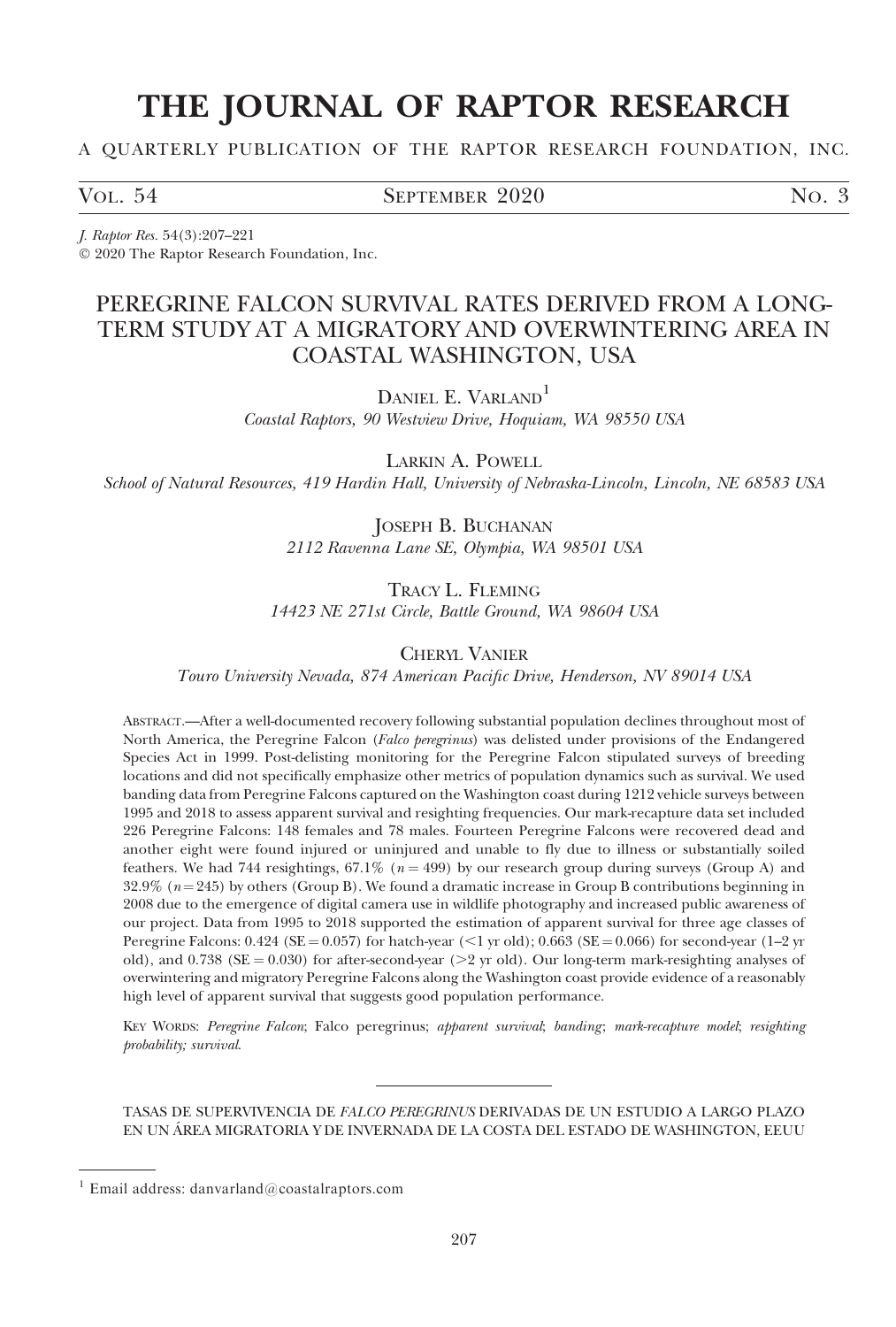RESUMEN.—Tras una bien documentada recuperación, posterior a declives poblacionales sustanciales en la mayor parte de Norteamérica, Falco peregrinus fue excluido en 1999 de la Ley de Especies en Peligro de Extinción. El seguimiento posterior a la exclusión de F. peregrinus estipuló muestreos de sus sitios de reproducción pero sin enfatizar otras métricas de dinámica poblacional, tales como la supervivencia. Usamos datos de anillamiento para individuos de F. peregrinus capturados en la costa del estado de Washington durante 1212 muestreos en vehículo entre 1995 y 2018 con el fin de evaluar las frecuencias de supervivencia aparente y de reavistamientos. Nuestro conjunto de datos de marcaje y recaptura incluyo´ 226 individuos: 148 hembras y 78 machos. Catorce individuos fueron recuperados muertos y otros ocho fueron encontrados heridos o incapaces de volar como resultado de enfermedad o por tener el plumaje muy sucio. Obtuvimos 744 reavistamientos, 67.1% ( $n=499$ ) por nuestro grupo de investigación durante los muestreos (Grupo A) y  $32.9\%$  ( $n=245$ ) por otros (Grupo B). Encontramos un aumento dramático en las contribuciones del Grupo B comenzando en 2008 debido a la aparición del uso de cámaras digitales en la fotografía de vida silvestre y al aumento del conocimiento público de nuestro proyecto. Los datos de 1995 a 2018 apoyaron la estimación de supervivencia aparente para tres clases de edad de F. peregrinus:  $0.424$  (EE = 0.057) para los individuos eclosionados ese año ( $\leq 1$  año de edad); 0.663 (EE = 0.066) para los individuos del segundo año (1–2 años de edad) y 0.738 ( $EE = 0.030$ ) para los individuos posteriores al segundo año (>2 años de edad). Nuestros análisis a largo plazo de marcaje y reavistamiento de individuos invernantes y migrantes de Falco peregrinus a lo largo de la costa del estado de Washington muestran evidencia de un nivel razonablemente alto de supervivencia aparente, lo que sugiere un buen estado de la población de esta especie.

[Traducción del equipo editorial]

Long-term capture and monitoring programs have potential value in the assessment of population trends for management and conservation. In addition to simply covering relevant temporal periods, use of long-term mark-resighting studies may decrease bias in survival estimation of longer-lived animals. Mark-resighting studies estimate apparent survival as the product of true survival and permanent emigration (Williams et al. 2002), in contrast to estimates of true survival from known-fate or other analyses that can account for emigration. By extending the length of a mark-resighting study, apparent survival estimates may come closer to true survival estimates if ''wandering'' individuals eventually return to a study site. Of course, longer-term studies also have the potential to experience changes in observer effort (Butcher et al. 1990), which can be accounted for through variation in estimates of resighting probabilities (Powell and Gale 2015). Therefore, assessments of survival from long-term data sets can be useful for conservation and management planning to aid in assessments of population dynamics (Wootton and Bell 1992, Bildstein 1998). Investigations of raptor population dynamics have concluded that survival can be an important indicator of population trends (Newton et al. 2016).

Populations of Peregrine Falcons (Falco peregrinus) throughout most of North America experienced widespread and substantial declines caused by environmental contaminants (Kiff 1988). The recovery of Peregrine Falcon populations in the latter part of the twentieth century was a well-documented success story of modern conservation (Cade et al. 1988, Cade and Burnham 2003) and resulted in Endangered Species Act (ESA) delisting in 1999 (US Fish and Wildlife Service [USFWS] 1999). Shortly after delisting, a monitoring strategy was developed and implemented to confirm that the species continued on a healthy trajectory (USFWS 2003). The primary emphasis of the post-delisting monitoring strategy was collection of data from breeding territories (i.e., territory occupancy, nest success, reproductive output). Investigation of data on contaminants and eggshell thickness was also encouraged (USFWS 2003), but a framework for collecting such information was not developed.

Peregrine Falcons may be at risk from factors that negatively influence survival and population trends. At the forefront is dietary exposure to contaminants, including mercury (Ackerman et al. 2016) and infectious pathogens (Lee et al. 2015). As has been amply demonstrated, Peregrine Falcons and other raptor species are vulnerable to certain contaminants (Ratcliffe 1993, Beyer and Meador 2011, Finkelstein et al. 2012). Of note, mercury levels in feathers of Peregrine Falcons from our study area in western Washington are among the highest levels recorded for this species (Barnes et al. 2018). Similarly, the effects of wildlife diseases have the potential to impact populations of birds, including raptors (Friend et al. 2001). We previously reported the death of a Peregrine Falcon on our study area due to infection from highly pathogenic avian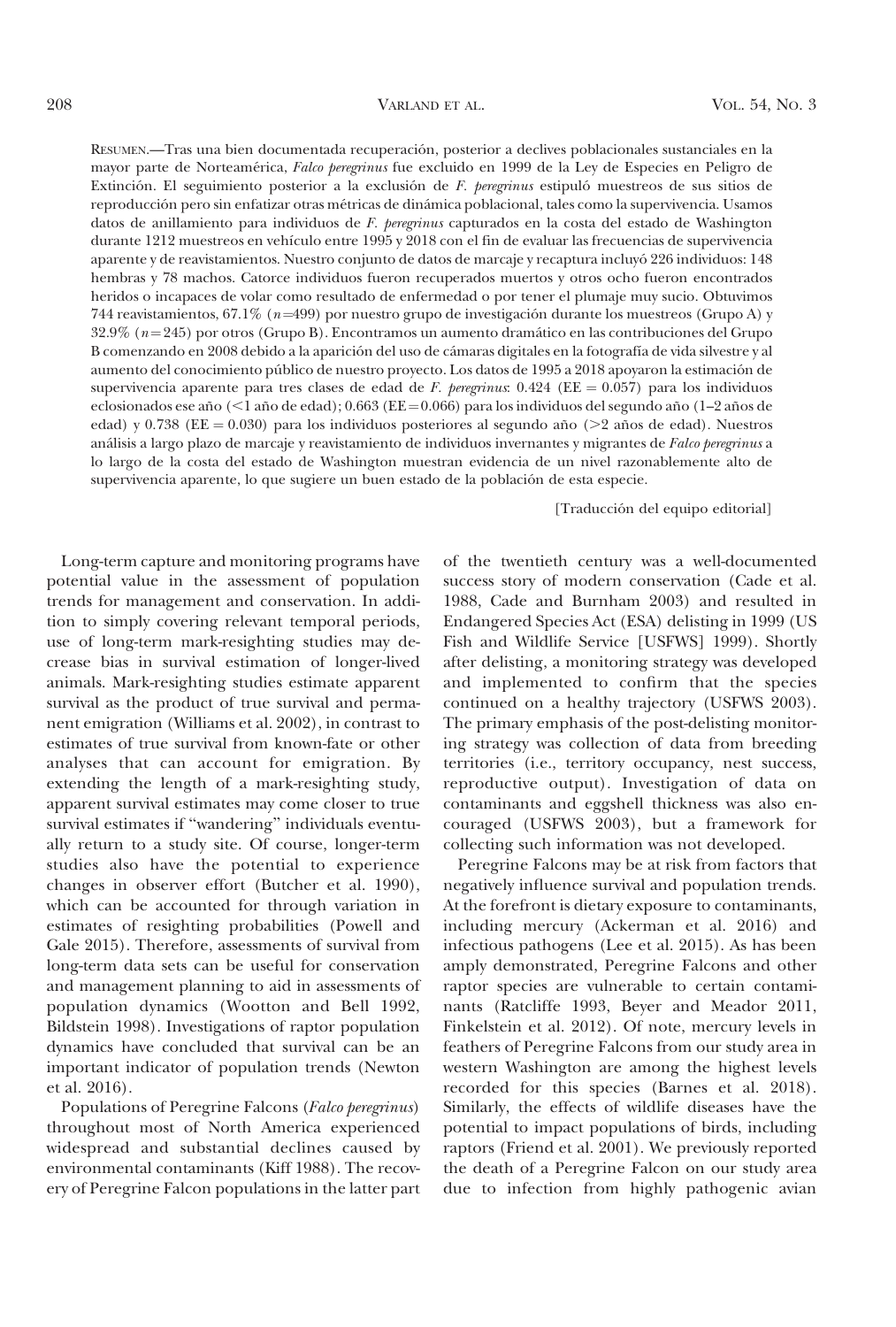influenza (HPAI) virus H5N8 (Varland et al. 2018). Although currently there are few concerns about the effects of mercury and HPAI on subspecies or regional populations, such concerns may develop if levels of exposure increase (Peterson and Williams 2008, Herring et al. 2018).

A number of factors, including some that may be unrelated to actual survival, have the potential to influence estimates of survival rates. A growing body of literature indicates that the presence of apex predators may influence the distribution or behavior of subordinate predators (Sergio et al. 2003, 2007, Cresswell 2008, Mueller et al. 2016). In southern coastal British Columbia, 225 km northeast of our study area, the hunting behavior of overwintering Peregrine Falcons at a large estuary was strongly influenced by the presence of large numbers of Bald Eagles (Haliaeetus leucocephalus), primarily due to kleptoparasitic interactions (Dekker et al. 2012, Dekker and Drever 2015). Although we observed little evidence that Bald Eagles stole food items from Peregrine Falcons (Varland et al. 2018), we realize that a passive interaction of the two species (e.g., Lima 1998, Sergio and Hiraldo 2008) could potentially influence survival estimates and resighting rates of Peregrine Falcons by reducing their occurrence on our study area and at other sites where the two species co-occur.

In this report, we used data from a 22-yr banding study on the Washington coast that began in 1995 (Varland et al. 2008a) to: (1) evaluate trends in the occurrence of Peregrine Falcons and Bald Eagles, (2) evaluate the occurrence of Peregrine Falcon subspecies, and (3) estimate apparent survival probability and resighting probability for age and sex classes of Peregrine Falcons for designated time periods. In addition, we evaluated the effects of changing levels of observer effort on apparent survival and on the probability of resighting Peregrine Falcons.

#### **METHODS**

Study Area. Our study area consisted of three intertidal sand beaches on the outer coast of southwestern Washington. North to south, these beaches were Ocean Shores (23.5 km long; 46°56′N, 124°10'W; Fig. 1), Grayland (11.3 km long; 46°45'N, 124°06′W), and Long Beach (39.9 km long; 46°18′N, 124°04′W). All three beaches are linear, bordered by the Pacific Ocean to the west, and to the east are backed by sand dunes stabilized primarily by European beach grass (Ammophila arenaria; Bu-



Figure 1. Location of three study area beaches in southwestern Washington (Ocean Shores, Grayland, and Long Beach) where we captured and banded Peregrine Falcons between 1995 and Feb 2018. Survey transects are indicated by black lines.

chanan et al. 2001, Varland et al. 2018). The three beaches are not contiguous, each being separated from an adjacent beach by the mouth (entrance) of Grays Harbor or Willapa Bay.

Field Procedures. We surveyed the beaches, for the purpose of capturing, banding, and resighting Peregrine Falcons, between January 1995 and February 2018. We used four-wheel-drive vehicles for all surveys, which we classified as either complete or incomplete: Complete Raptor Surveys were conducted under favorable driving and weather conditions, and when  $\geq 70\%$  of a study area beach could be surveyed. We recorded the occurrence of all raptors encountered in three adjacent habitats: beach, sand dunes, and ocean (to 100 m offshore). For the counts of Peregrine Falcons and Bald Eagles used to determine number observed per 100 km, we used data only from Complete Raptor Surveys. For a complete description of these survey methods, see Varland et al. (2012). Incomplete Raptor Surveys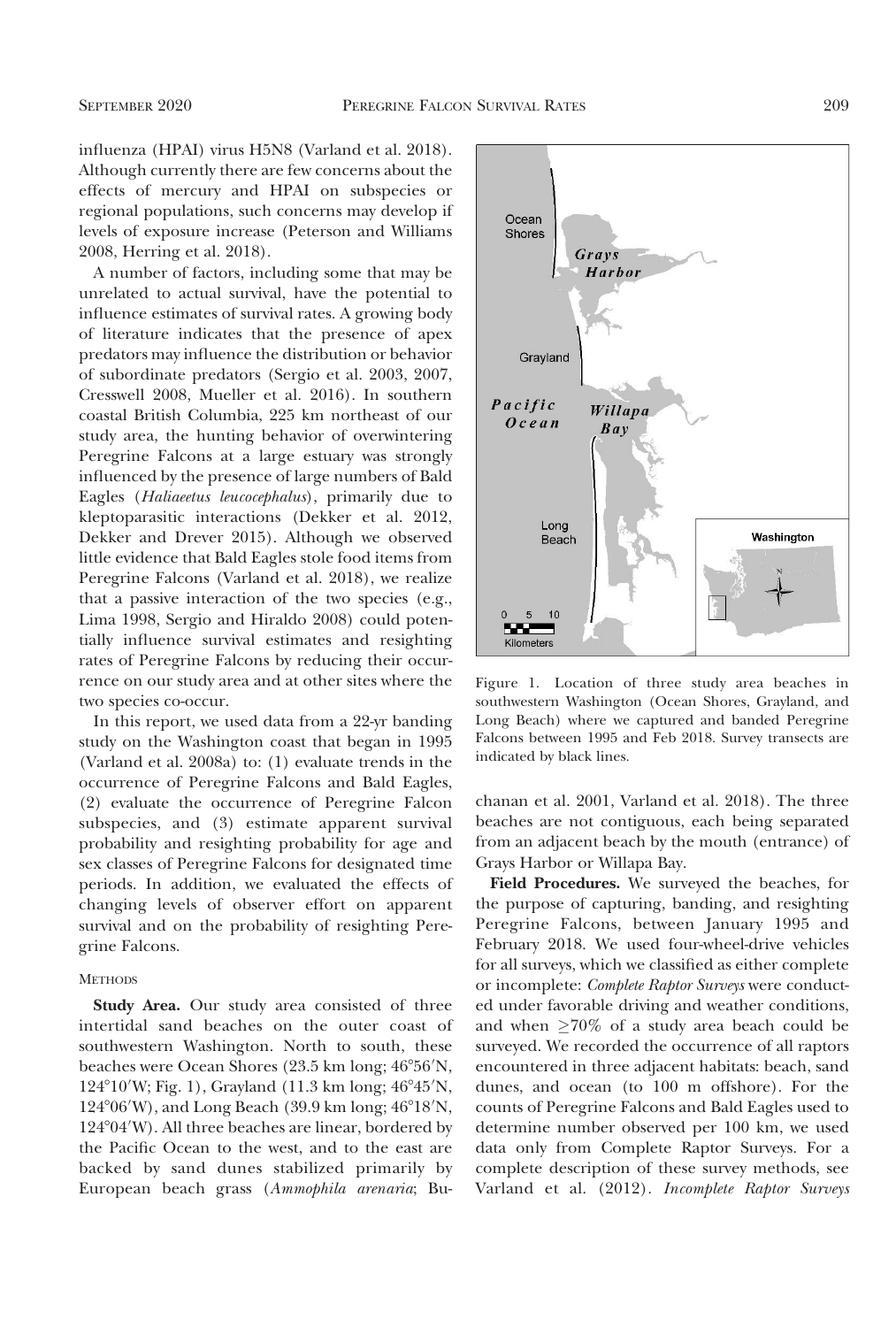included visits involving lesser survey area coverage, adverse weather, or poor visibility, and situations where raptor counts were not a research objective (i.e., trapping Bald Eagles from a fixed location; Varland 2015). The methods used to count individual peregrines were also used to count Bald Eagles; Complete Raptor Surveys were counts of all raptors (e.g., peregrines, eagles, and other species).

Details on capturing techniques and banding are provided in Varland et al. (2008a, 2012), but are briefly summarized here. We captured most Peregrine Falcons with a harnessed Rock Pigeon (Columba livia). For all birds captured, we secured one band on each leg: a US Geological Survey band anodized red or blue on one and a color-coded alphanumeric band, also described as a Visual Identification Band (VID), on the other. We fitted Peregrine Falcons with black-above-blue (black/blue) color bands from 1995–1998. Beginning in 1999 and thereafter, we adopted the international protocol for banding Peregrine Falcons in North America (black/blue for F. p. tundrius, F. p. anatum, and subspecies uncertain; green for  $F$ .  $p$ . pealei). We used measurements (e.g., wing chord, culmen, and tail length) to classify individuals by sex and a combination of plumage characteristics, measurements, and photo review to classify individuals by subspecies (Varland et al. 2012).

After release, we resighted color-banded (hereafter, banded) individuals by reading the alphanumeric codes on their VID bands using a spotting scope, binoculars, or camera with telephoto lens, or sometimes with the bird in hand at recapture. We made numerous resightings of marked Peregrine Falcons, but we also received resighting reports from people outside our survey group, including field biologists, wildlife photographers, and others (Varland et al. 2012). Reports were obtained when individuals contacted us directly by telephone or email, or indirectly after they first had contacted the US Geological Survey Bird Banding Laboratory, Patuxent, Maryland, which then notified us. We used resighting information we collected and resighting information provided by other observers in our analyses. Herein, Group A includes the core survey group and involves the sightings we made; Group B includes all other observers and involves the resightings they provided.

Site Fidelity. We previously documented that Peregrine Falcons on our study area represented individuals from across the spectrum of migratory patterns along the Pacific coast. To summarize, a very small number of Peregrine Falcons originated from or moved to 1–2 breeding territories within 15 km of our study area. However, the vast majority of Peregrine Falcons we encountered were migrants, and based on resighting and band recovery data (Varland et al. 2008a, 2012), Peregrine Falcons passing through coastal Washington may migrate to or from relatively nearby areas (e.g., 50–200 km) or regions quite distant (e.g.,  $>1000$  km). A number of Peregrine Falcons overwintered on our study area each year, whereas only a few were detected in summer. This varied pattern of movement therefore likely influences estimates of site fidelity, which is a measure of repeated use, or faithfulness, to a particular area. We defined site fidelity at two spatial scales: study-area use fidelity was indicated by the resighting of a color-banded Peregrine Falcon on any of the three study area beaches  $\geq 1$  d after banding, and beach use fidelity was indicated by the resighting of a banded Peregrine Falcon on the same beach  $\geq$ 1 d after banding (Varland et al. 2012).

Statistical Analyses. Over the years of study, we noted an increase in Peregrine Falcon resighting reports from Group B. A preliminary assessment of our data showed a dramatic increase in Group B contributions beginning in 2008 and continuing to the close of the study period, in February 2018. Given the increase in reporting by Group B, we tested for differences in apparent survival, resighting frequencies, survey effort by Group A (total number of surveys per year; total distance surveyed per year), and annual observations of Peregrine Falcons and Bald Eagles between two time periods: 1995–2007 and 2008–2017. Because surveys in 2018 were limited to January and February, we omitted 2018 from analyses of annual survey efforts and annual observations of Peregrine Falcons and Bald Eagles. Further, we limited our analysis of survey effort and observation rates for Peregrine Falcons and Bald Eagles to data collected from Complete Raptor Surveys, due to inconsistencies in data collection during Incomplete Raptor Surveys.

We were particularly interested in evaluating whether there were differences in annual observations between the two time periods (1995–2007 and 2008–2017) for three dependent variables: number of Peregrine Falcons per 100 km, number of Bald Eagles per 100 km, and number of kilometers surveyed. We tested for differences across beaches by time period using a generalized linear model (GLM; Poisson error) with square-root transformed dependent variables. For each model, when there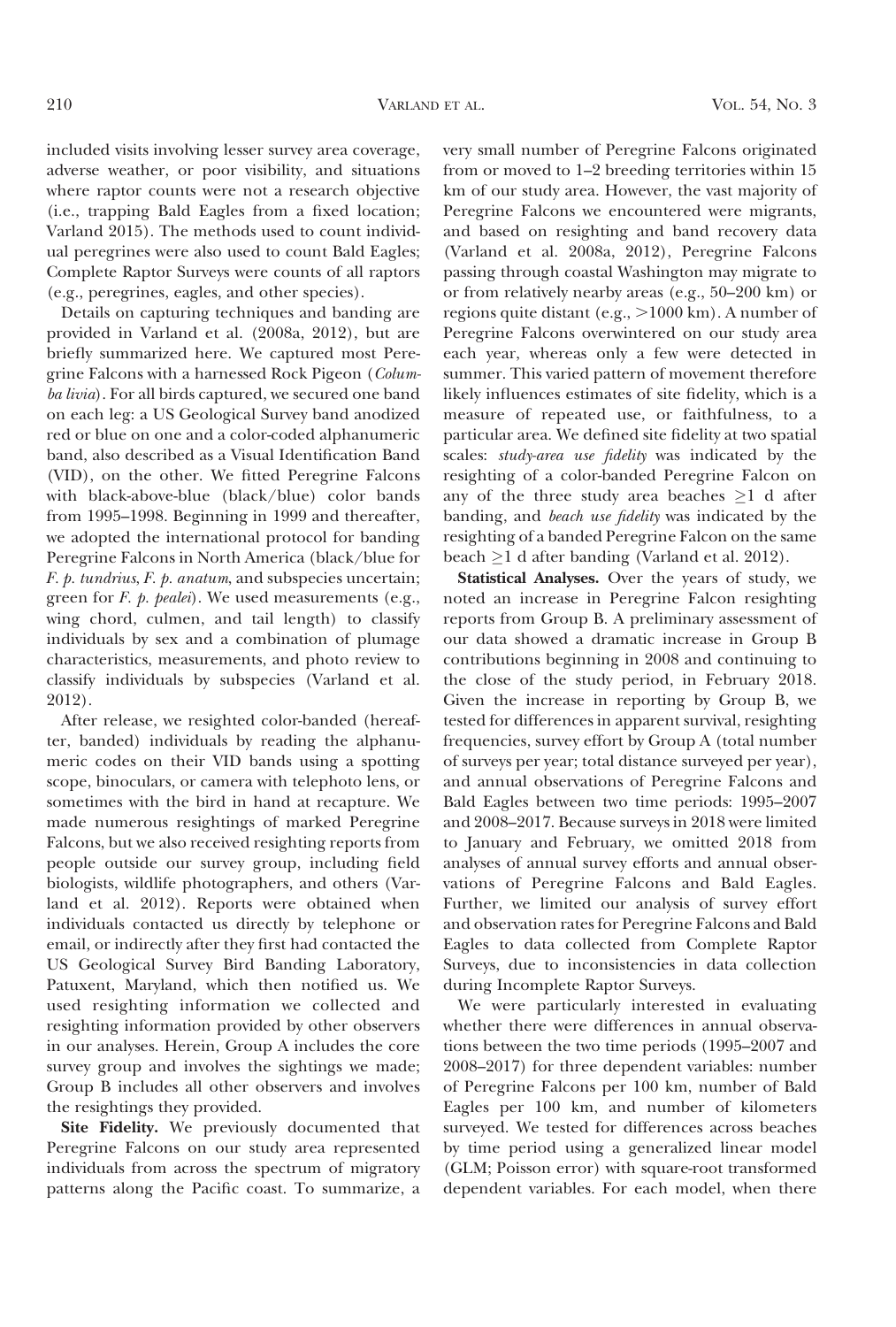was no interaction between beach and time period, we summed the data from the three beaches by year, and the final models included time period as the only factor. We also estimated the contributions made by the additional observers (Group B) toward the total number of banded Peregrine Falcon resightings (total resightings, total individuals resighted) in a GLM with Poisson error which included group and time period as main effects, as well as the group by time period interaction. Back-transformed means and 95% confidence intervals are reported from all of the models. For years and sites that had survey results for Bald Eagles and Peregrine Falcons, we used a Spearman correlation to estimate the relationship between the number of Bald Eagles and the number of Peregrine Falcons per 100 km.

Apparent survival. We used Cormack-Jolly-Seber (C-J-S) mark-recapture methods (Pollock et al. 1990, Williams et al. 2002) to estimate the probability of apparent annual survival  $(\phi)$  which was the likelihood that an animal survived 12 mo and did not emigrate (Dinsmore and Johnson 2005) and capture probability (p) during 3-mo time periods. We conducted our analysis using the RMark package in program R (White and Burnham 1999, Laake 2013). Although we recaptured some Peregrine Falcons for other research objectives (e.g., Barnes et al. 2018), most of our encounters with marked Peregrine Falcons were resightings only. Consequently, hereafter we use the term resighting probability to include both resightings and recaptures.

We constructed capture histories for Peregrine Falcons banded on our study area and individuals banded by other researchers elsewhere that we resighted on our study area. Because our estimates were for survival rates of Peregrine Falcons encountered on our study area, we considered the date when we first saw individuals banded by others as the banding date for the analysis in MARK. We grouped our captures for banding and resightings into 3-mo observation periods by season, adopting the meteorological definition of seasons for the northern hemisphere (Trenberth 1983). Under this scenario, the season breakdown as used by Varland et al. (2008a) was fall: September–November; winter: December–February; spring: March–May; and summer: June–August.

We constructed models to account for variation in apparent annual survival and 3-mo resighting probability based on (1) age at encounter: hatchyear (HY; first summer, fall and winter: age  $\leq 1$  yr), second-year (SY; first spring, second summer, fall and winter; age 1–2 yr) or after-second-year (ASY; second spring and past; age  $>2$  yr); (2) sex: male or female; (3) season, as previously described; and (4) time periods (1995–2007 and 2008–2018) to account for potential effects of an increase in resightings from Group B after 2007.

We allowed for a seasonal effect in resighting probability because of lower survey effort in the summer 3-mo period (two season groups: fall/ winter/spring and summer) based on our earlier results (Varland et al. 2008a). We conducted an a priori comparison of the null model (constant survival, constant resighting probability) with a model that included constant survival and the effect of season to describe variation in resighting probability. We used Akaike's Information Criterion corrected for small sample sizes (AICc; Burnham and Anderson 2002) for the comparison, and based on that analysis we selected the model with seasonal variation in resighting probability as our base, or null, model. We constructed 64 models by creating all possible combinations of structures for  $\phi$  and  $p$ (Table 1). We structured models with interactions between sex and age when both factors were present; season and time period were additive, as we expected the effects (e.g., fewer summer surveys and increased resightings from Group B) to apply equally to all age and sex groups.

Once banded, individuals in a C-J-S-type analysis are considered ''at-risk'' although their actual live/ dead status is not typically known. However, we received confirmation that some Peregrine Falcons in our banded sample were found dead (''recoveries''; Barker 1997), at which time we removed them from at-risk status (Varland et al. 2008a). Similarly, when individuals were found injured or otherwise incapacitated we removed them from at-risk status in the analysis since these Peregrine Falcons would have died had they not been retrieved from the field for rehabilitation.

We used a model selection assessment with Akaike's Information Criterion corrected for small sample sizes (AICc) to distinguish among alternate models that described the variation in apparent survival and resighting probability. We were prepared to model average coefficients if model uncertainty existed, and we inspected coefficients estimated by all models within  $\Delta AICc = 2$  (Arnold 2010).

We assessed the goodness-of-fit of our data to the model structure using program MARK's bootstrap goodness-of-fit simulation procedure. We compared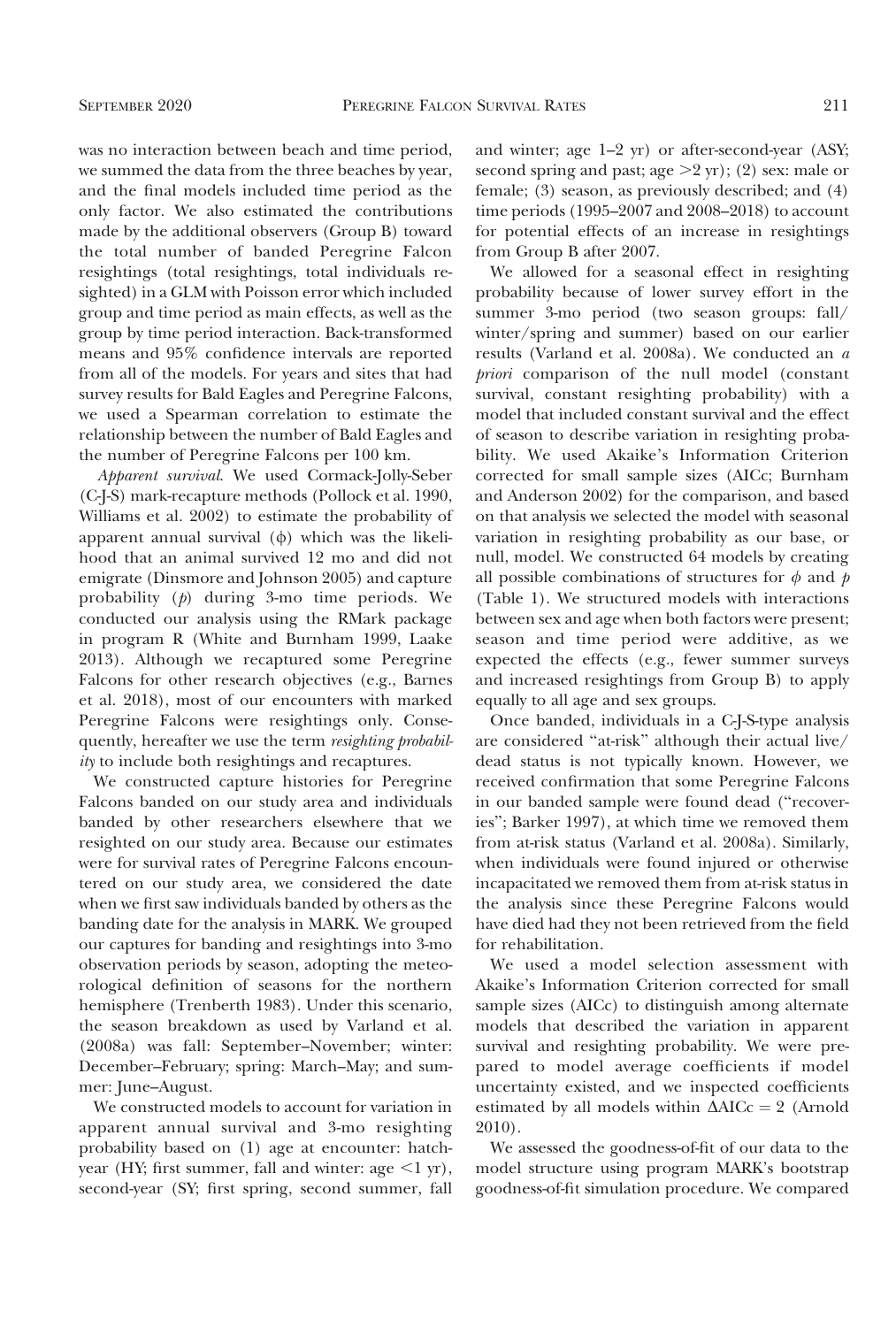Table 1. Structures of models considered to evaluate variation in apparent survival  $(\phi)$  and capture/resighting probability (p) for Peregrine Falcons captured and banded in southwestern Washington, January 1995–February 2018. Age at encounter was hatch-year (HY), second-year (SY), or after-second-year (ASY); sex was male or female; time periods for effects of additional observers was 1995–2007 and 2008–2018; seasonal effect for resighting probability was structured as two season groups: fall/winter/spring and summer. With the exception of the null model, all models of capture/resighting probability  $(p)$  included season, based on a priori results and Varland et al. (2008a). Models were constructed by creating all possible combinations of structures for  $\phi$  and  $\dot{p}$ .

| APPARENT SURVIVAL $(\phi)$ |                           | CAPTURE/RESIGHTING PROBABILITY $(p)$   |                                                                  |  |  |
|----------------------------|---------------------------|----------------------------------------|------------------------------------------------------------------|--|--|
| <b>MODEL NAME</b>          | <b>STRUCTURE</b>          | <b>MODEL NAME</b>                      | <b>STRUCTURE</b>                                                 |  |  |
| Null                       | Constant $\phi$           | Null                                   | Constant $p$                                                     |  |  |
| Age                        | Age                       | Season                                 | Season                                                           |  |  |
| <b>Sex</b>                 | <b>Sex</b>                | Age                                    | $Searen + age$                                                   |  |  |
| Time period                | Time period               | <b>Sex</b>                             | $Searesen + sex$                                                 |  |  |
| Sex/age                    | $Sex * age$               | Time period                            | $Sear + time period$                                             |  |  |
| $Sex/time$ period          | $Sex + time period$       | Sex/age                                | Season + sex $*$ age                                             |  |  |
| $Age/time$ period          | $Age + time period$       | Sex/time period                        | $Sear + sex + time period$                                       |  |  |
| Sex/age/time period        | $Sex * age + time period$ | Age/time period<br>Sex/age/time period | $Sear + age + time period$<br>Season + sex $*$ age + time period |  |  |

the deviance of our best model to the range of deviances from 100 simulations; the goodness-of-fit P-value was calculated by determining the percentage of simulated deviances that exceeded the deviance from our data (Cooch and White 2006). When estimates of resighting probability were extended from 3-mo periods to annual estimates, we used  $p_{\text{annual}} = 1 - (1 - p_{3\text{mo}})^4$  and the delta method (Powell 2007) to provide approximations of variance for the new temporal period of interest.

#### RESULTS

We conducted 1212 surveys from January 1995 to February 2018. The greatest number of surveys, both Complete Raptor Surveys and Incomplete Raptor Surveys, were conducted at Ocean Shores (Table 2). The mean annual number of Complete Raptor Surveys was 22% lower during the 2008–2017 time period compared with 1995–2007 (likelihood ratio  $\chi^2 = 11.9$ , df = 1,  $P < 0.001$ ; Fig. 2). Surveys also covered less distance during 2008–2017 compared to 1995–2007, but the distance surveyed each year was highly variable year to year (ANOVA;  $F_{1,21} = 2.3$ ,  $P =$  0.146; Fig. 3). Although we found little difference in mean number of Peregrine Falcons sighted per 100 km surveyed between the two time periods (1995– 2007: mean = 3.5,  $SE = 0.3$ ; 2008–2017: mean = 4.0,  $SE = 0.4$ ; ANOVA;  $F_{1,21} = 0.94$ ,  $P = 0.342$ ), we found substantially more Bald Eagles in the second time period (1995–2007: mean =  $5.2$ , SE = 1.0; 2008–2017: mean = 20.1, SE = 2.2; ANOVA;  $F_{1,21} = 46.6$ ,  $P \le$ 0.001); all three beaches showed the same pattern (Fig. 4). However, there was no relationship between the number of Bald Eagles observed per 100 km surveyed and the number of Peregrine Falcons observed per 100 km surveyed ( $r_s = -0.15$ ,  $P = 0.507$ ).

Our mark-recapture data set included 226 Peregrine Falcons (148 females, 78 males). Ages at time of banding were 109 HY, 85 SY, and 32 ASY. We banded 99 individuals in our fall season, 73 in winter, 48 in spring, and six in summer.

The number of Peregrine Falcons banded varied by study area beach and we encountered individuals of all three North American subspecies, including Peregrine Falcons banded elsewhere. Although we conducted more surveys at Ocean Shores (Table 2),

Table 2. Survey effort at Ocean Shores, Grayland, and Long Beach study beaches on the southwestern Washington coast, January 1995–February 2018.

|                           | OCEAN SHORES $\%$ ( <i>n</i> ) | GRAYLAND $\%$ $(n)$ | LONG BEACH $\%$ ( <i>n</i> ) | TOTAL $\%$ $(n)$ |
|---------------------------|--------------------------------|---------------------|------------------------------|------------------|
| Complete raptor surveys   | 67.5 (652)                     | 12.2 (118)          | 20.3 (196)                   | 100.0(966)       |
| Incomplete raptor surveys | 56.1 (138)                     | 4.9(12)             | 39.0 (96)                    | 100.0(246)       |
| Total surveys $(n)$       | 790                            | 130                 | 292                          | 1212             |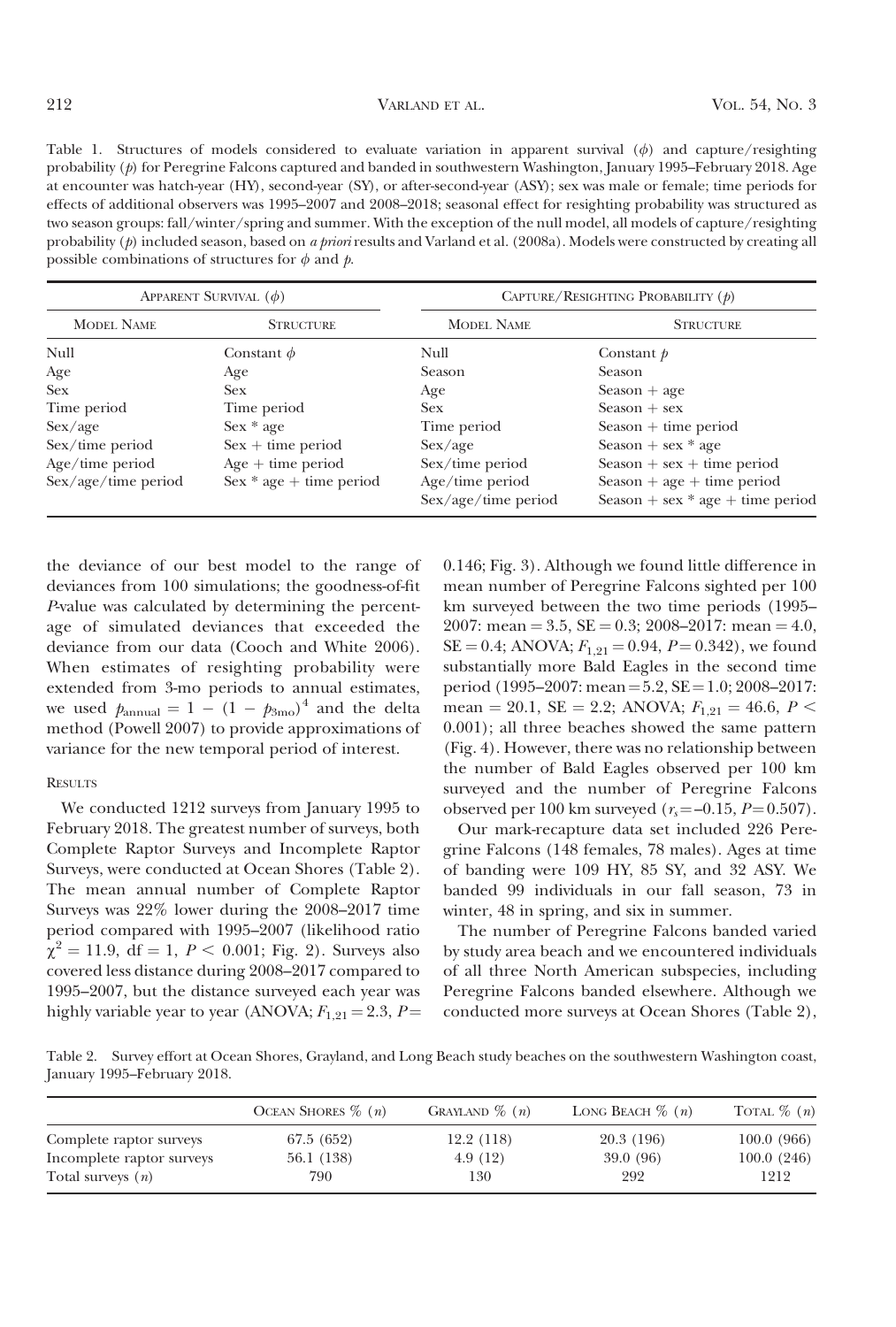

Figure 2. Number of Complete Raptor Surveys conducted annually on three coastal beaches in southwestern Washington (Ocean Shores, Grayland, and Long Beach) for two time periods of sampling 1995–2007 and 2008–2017. The overall mean for 1995–2007 was 46 surveys/yr (95%  $CI =$ 42–49) and for 2008–2017 was 36 surveys/yr  $(95\% \text{ CI} = 33-$ 40).

we banded more Peregrine Falcons at Long Beach than Ocean Shores or Grayland (Table 3). In addition to the 219 Peregrine Falcons we captured and banded on the beaches, we captured seven others on our study area that were banded elsewhere by other researchers. We were able to classify 98.2%  $(n = 222)$  of the captured individuals to subspecies: 79.7% ( $n=177$ ) were F. p. pealei, 5.4% ( $n=12$ ) were F. p. tundrius, 3.6% ( $n = 8$ ) were F. p. anatum, and 11.3% ( $n = 25$ ) had intermediate characteristics. We were unable to assign subspecies to four Peregrine Falcons captured in the early years of the study because we did not take photos and measurements.



Figure 3. Length (km) of Complete Raptor Surveys conducted annually on three coastal beaches in southwestern Washington (Ocean Shores, Grayland, and Long Beach) for two time periods of sampling, 1995–2007 and 2008–2017. The overall mean survey length for 1995–2007 was 1041 km (95% CI = 876–1207) and for 2008–2017 was 859 km  $(95\% \text{ CI} = 671 - 1048)$ .



Figure 4. Number of Bald Eagles observed per 100 km surveyed on three coastal beaches in southwestern Washington (Ocean Shores, Grayland, and Long Beach) for two time periods of sampling, 1995–2007 and 2008–2017. The horizontal line inside the box represents the median, the top and bottom edges of the box represent the  $25<sup>th</sup>$  and 75th percentiles, respectively, and the upper and lower whiskers (open lines) represent 1.5 times the interquartile range above or below the box. Circles represent values that were outside the range shown by the whiskers.

Resightings and Recoveries. One-hundred-six (46.9%) of the banded Peregrine Falcons in our study were resighted alive at least once after release. We had 744 resightings in total; 90.5% ( $n = 673$ ) of these were made at our study area beaches, with the highest percentage at Ocean Shores (Table 3). The balance of the resightings (9.5%;  $n = 71$ ) occurred elsewhere in Washington ( $n = 47$ ), or in British Columbia ( $n = 17$ ), Oregon ( $n = 5$ ), Alaska ( $n = 1$ ), and California  $(n = 1)$ .

A greater percentage of  $F$ .  $p$ . pealei that we banded were resighted at least once compared with  $F$ .  $p$ . tundrius or  $F$ .  $p$ . anatum or those with intermediate plumage characteristics. We resighted, at least once, 50.5% ( $n = 88$ ) of the *F. p. pealei* that we banded, whereas only 25% ( $n = 3$ ) of F. p. tundrius were resighted at least once. We had no resightings of F. p. anatum. Among the group of Peregrine Falcons we banded that had intermediate characteristics, 34.8%  $(n = 8)$  were resighted. Many more *F. p. pealei* were resighted on  $\geq$  1 occasion than *F. p. tundrius* or those with intermediate characteristics:  $33 F. p.$  pealei were resighted once, 26 were resighted 2–5 times, and 29 were resighted on  $>5$  occasions. One F. p. tundrius was resighted once, another was resighted eight times across 14 mo, and one was resighted nine times between 2000 and 2003 (Varland et al. 2008b). Among those Peregrine Falcons with intermediate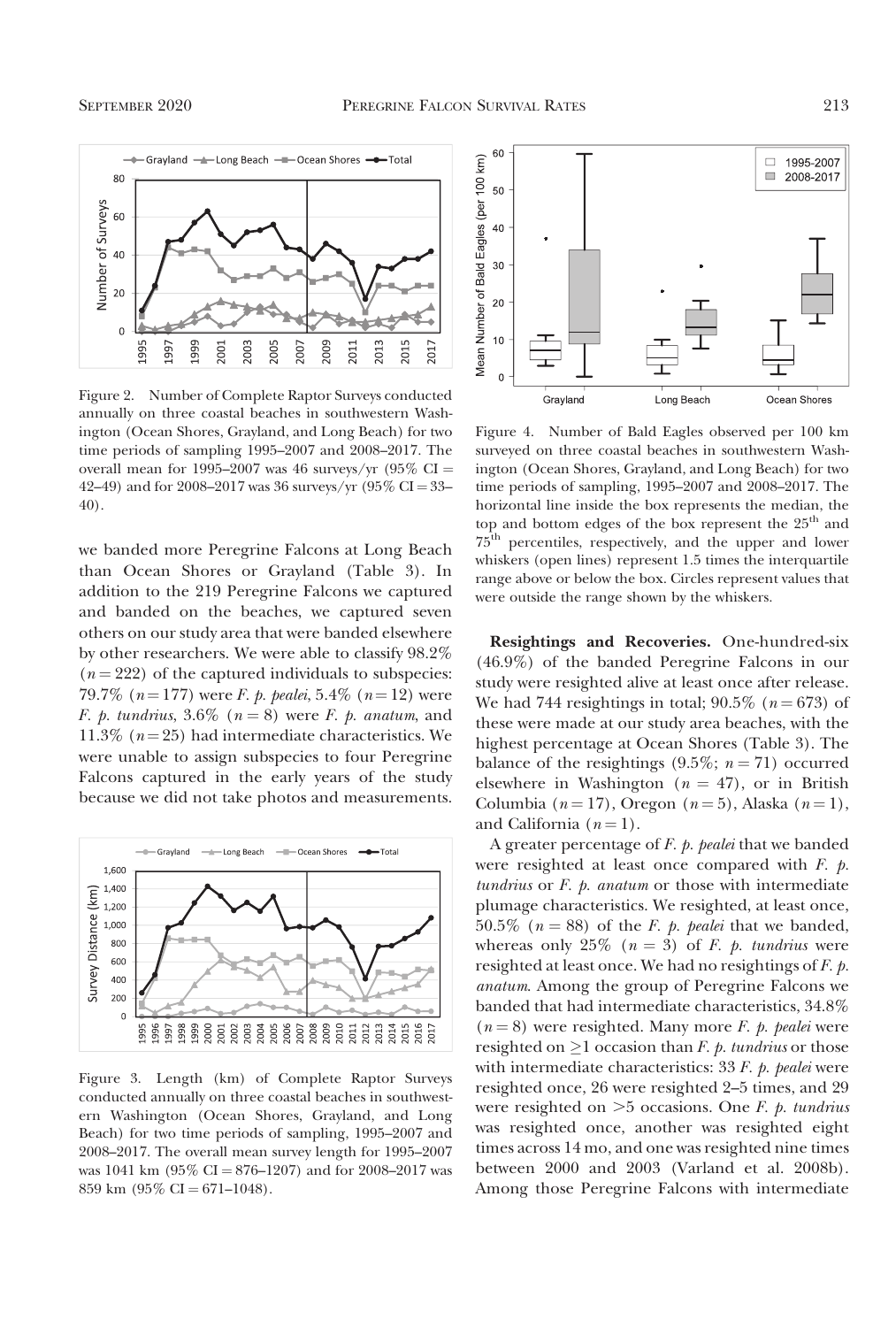| Table 3. Percent of Peregrine Falcons banded and percent resightings by Group A (our survey team) and Group B (all |
|--------------------------------------------------------------------------------------------------------------------|
| others) at Ocean Shores, Grayland, and Long Beach study area beaches on the southwestern Washington coast, January |
| 1995–February 2018.                                                                                                |

|                          | OCEAN SHORES $\%$ ( <i>n</i> ) | GRAYLAND $\%$ $(n)$ | LONG BEACH $\%$ ( <i>n</i> ) | TOTAL $\%$ $(n)$ |
|--------------------------|--------------------------------|---------------------|------------------------------|------------------|
| Peregrine Falcons banded | 42.9 (94)                      | 7.8(17)             | 49.3 (108)                   | 100.0(219)       |
| Resightings, group A     | 76.7 (368)                     | 2.5(12)             | 20.8(100)                    | 100.0(480)       |
| Resightings, group B     | 73.1 (141)                     | 15.5(30)            | 11.4(22)                     | 100.0(193)       |

characteristics, four were resighted once, one was resighted four times and three were resighted  $>5$ times.

A total of 46.0% ( $n=104$ ) of the Peregrine Falcons were resighted on at least one of the study area beaches, a measure of study area use fidelity. Over 22 yr of surveys,  $38.5\%$  ( $n = 87$ ) of the resightings were at the beach where the individual was banded, but not on the other two; 7.5% ( $n = 17$ ) were resighted on a study area beach, but not on the beach where they were banded. We documented beach use fidelity within seasons, across seasons and across years (Supplemental Material, Fig. S1). Of the 87 individuals showing beach use fidelity, 55.2% ( $n = 48$ ) were observed again in the combined fall/winter/spring

period they were banded or another one,  $23.0\%$  (n= 20) were observed in two combined fall/winter/ spring periods, 16.1% ( $n=14$ ) were resighted in 3–5 periods, and  $5.7\%$  ( $n = 5$ ) in  $>5$  periods.

We noted a substantial change in the contribution of information provided by observers not associated with our project (Group B). Over the 22-yr study, we obtained 96.5% ( $n = 718$ ) of the resighting reports from the observers (Group A and Group B) and  $3.5\%$  ( $n = 26$ ) from the USGS Bird Banding Lab (Group B reporting first to the Lab). Group B made 32.9% ( $n = 245$ ) of all resightings, with 193 of these on study-area beaches (Table 3). Group B was responsible for most off-study-area resightings, at 73.2% of the total  $(n = 71)$ . Group B resighted nine



Figure 5. Number of Peregrine Falcons resighted after banding by Group A (our survey group) and Group B (all other individuals) in southwestern Washington at three coastal beaches, Ocean Shores, Grayland, and Long Beach, January 1995 to February 2018. Unique resightings were those made by one group only.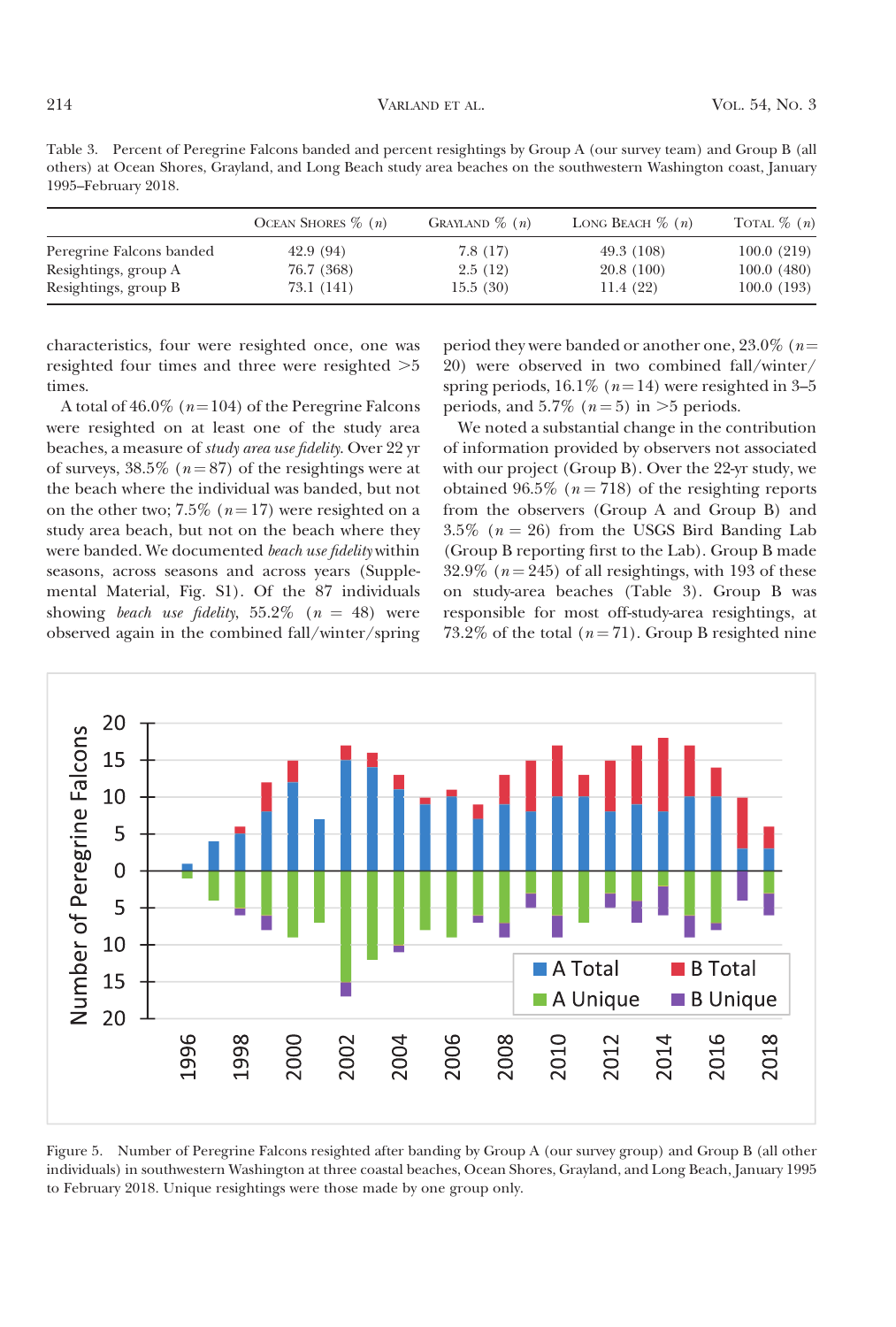Table 4. Comparison of top-ranked competing models to describe variability in apparent annual survival  $(\phi)$  and 3-mo resighting probability  $(p)$  for Peregrine Falcons captured and banded in southwestern Washington, January 1995–February 2018. Models are ranked by Akaike's Information Criterion adjusted for small sample size (AICc); DAICc is the difference in AICc score relative to the highest-ranked model,  $\omega$ AICc is the Akaike weight indicating the relative support of the model, and k is the number of parameters. Age at encounter was hatch-year (HY), second-year (SY), or after-second-year (ASY); sex was male or female; time periods for effects of additional observers was 1995–2007 and 2008–2018; seasonal effect for resighting probability was structured as two season groups: fall/winter/spring and summer. Sixty-four models were compared, and only the models with cumulative  $\omega AICc = 0.90$  are shown. Effects for each structure are shown; see Table 1 for exact structures for each model.

| <b>MODEL</b> | <b>MODEL EFFECTS</b>                                          | k  | AICc   | $\triangle$ AICc | mAICc | <b>DEVIANCE</b> |
|--------------|---------------------------------------------------------------|----|--------|------------------|-------|-----------------|
|              | $\phi$ (age) $p$ (season/sex/age/time period)                 | 11 | 1900.1 | 0.0              | 0.46  | 1751.0          |
| 2            | $\phi$ (age/time period) $p$ (season/sex/age/time period)     | 12 | 1901.4 | 1.3              | 0.24  | 1750.3          |
| 3            | $\phi$ (sex/age) $p$ (season/sex/age/time period)             | 14 | 1902.8 | 2.8              | 0.12  | 1747.5          |
| 4            | $\phi$ (sex/age/time period) $p$ (season/sex/age/time period) | 15 | 1903.8 | 3.7              | 0.07  | 1746.3          |
| b.           | $\phi(age)$ $p$ (season/sex/age)                              | 10 | 1904.3 | 4.3              | 0.05  | 1757.4          |
| 6            | $\phi$ (age/time period) $p$ (season/sex/age)                 | 11 | 1906.4 | 6.3              | 0.02  | 1757.3          |
|              | $\phi$ (sex/age) $p$ (season/sex/age)                         | 13 | 1907.1 | 7.1              | 0.01  | 1753.9          |
| 8            | $\phi$ (age) $p$ (season/sex/time period)                     | 7  | 1903.0 | 7.9              | 0.01  | 1767.3          |
| 9            | $\phi$ (sex/age/time period) $p$ (season/sex/age)             | 14 | 1909.1 | 9.0              | 0.01  | 1753.7          |

Peregrine Falcons that were never resighted by Group A, and Group A resighted 54 Peregrine Falcons that group B never observed. Group B resighted 17 Peregrine Falcons following the last date they were resighted by Group A; the longest span between last resighting of an individual by Group A with a subsequent resighting by Group B was 14 yr 2 mo, the longest gap in resightings, representing the oldest individual in this study (age 15 yr).

Although the number of resightings was the same in both time periods for Group A (1995–2007: mean  $= 22.5$ , SE  $= 2.2$ ; 2008–2017: mean  $= 22.4$ , SE  $= 2.2$ );  $\chi^2$  = 1.12, df = 1, P = 0.653), resightings for Group B were significantly higher during  $2008-2017$  (mean  $=$ 20.4,  $SE = 2.6$ ) compared to 1995–2007 (mean  $= 2.7$ ,  $SE = 2.6$ ;  $\chi^2 = 180.68$ , df = 1,  $P < 0.001$ ). Likewise, the number of banded Peregrine Falcons observed did not differ significantly between time periods for Group A (1995–2007: mean = 7.9,  $SE = 0.8$ ; 2008–

Table 5. Logit-scale estimates  $(\beta)$ , standard error and 95% confidence intervals (CI) for the top-ranked model to describe variation in 12-mo apparent survival,  $\phi$ , and capture probability during a 3-mo period,  $\phi$ , for Peregrine Falcons captured and banded in southwestern Washington, January 1995–February 2018. Age at encounter was hatch-year (HY), second-year (SY), or after-second-year (ASY); sex was male or female; time periods for effects of additional observers was 1995–2007 and 2008–2018; seasonal effect for resighting probability was structured as two season groups: fall/winter/spring and summer. Age of ASY, sex of female, fall/winter/spring season, and the 1995–2007 time period are baseline conditions, and estimates are derived from the intercepts.

| <b>EFFECT</b>              | B         | SE.    | 95% CI    |                        |  |
|----------------------------|-----------|--------|-----------|------------------------|--|
| $\phi$ intercept           | 1.0367    | 0.1527 | 0.7373    | $1.336^{\rm a}$        |  |
| $\phi$ age: HY             | $-1.3438$ | 0.2787 | $-1.8900$ | $-0.7975$ <sup>a</sup> |  |
| $\phi$ age: SY             | $-0.3580$ | 0.3566 | $-1.0569$ | 0.3409                 |  |
| $p$ intercept              | $-0.8352$ | 0.1483 | $-1.1259$ | $-0.5445^{\rm a}$      |  |
| $p$ season: summer         | $-1.5043$ | 0.2110 | $-1.9178$ | $-1.0908$ <sup>a</sup> |  |
| $p sex: male$              | $-0.9117$ | 0.2109 | $-1.3249$ | $-0.4984$ <sup>a</sup> |  |
| $p$ age: HY                | 0.8585    | 0.2424 | 0.3834    | $1.3336^{\rm a}$       |  |
| $p$ age: SY                | 0.3663    | 0.2098 | $-0.0448$ | 0.7774                 |  |
| $p$ time period: 2008–2018 | $-0.3841$ | 0.1523 | $-0.6827$ | $-0.0856^{\rm a}$      |  |
| $p$ sex: male $*$ Age: HY  | $-0.2177$ | 0.4247 | $-1.0501$ | 0.6147                 |  |
| $p$ sex: male $*$ Age: SY  | $-0.1294$ | 0.3993 | $-0.9119$ | 0.6531                 |  |

<sup>a</sup> Estimates in these rows have CIs that do not overlap 0.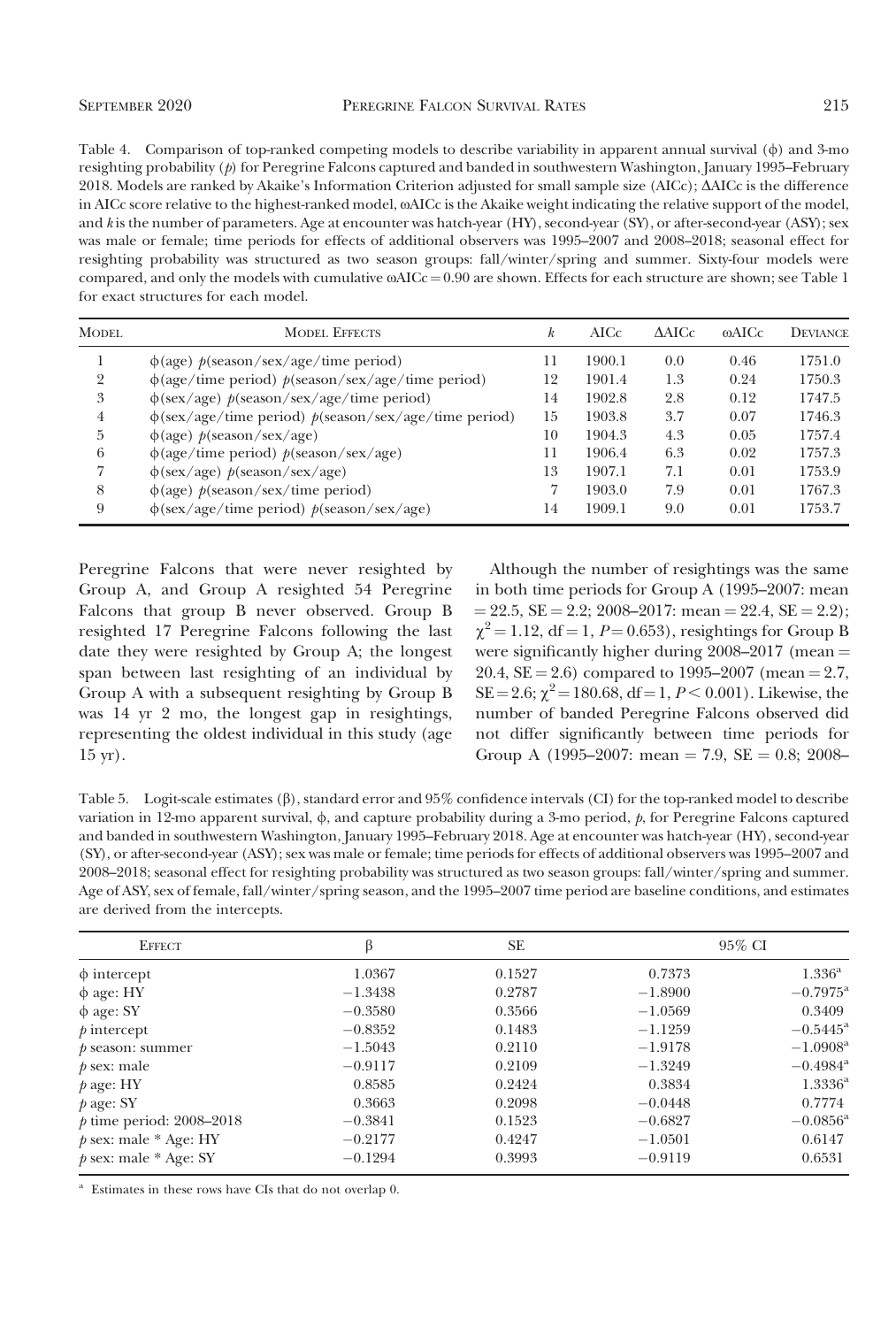$1.0$  $1.0$ 1995-2007 2008-2018 Resighting Probability, 12-mo (p)  $0.8$  $0.8$  $0.6$  $0.6$  $0.4$  $0.4$  $0.2$  $0.2$  $0.0$ SY M ASYF **HHF MM**  $546$ ASYF  $44M_{\odot}$ Age and Sex Class Age and Sex Class

Figure 6. Probability of resighting, p, during 12 mo and 95% confidence intervals for age (hatch-year, HY; secondyear, SY; after-second-year, ASY) and sex classes (female, F; male, M) of Peregrine Falcons captured and banded in southwestern Washington during two time periods of sampling, 1995–2007 and 2008–2018.

2017: mean = 8.5, SE = 0.8;  $\chi^2$  = 0.23, df = 1, P = 0.718), but Group B made many more resightings during 2008–2017 (mean = 6.4,  $SE = 0.6$ ) compared to 1995–2007 (mean = 1.4, SE  $\pm$  0.6;  $\chi^2$  = 40.84, df =  $1, P \leq 0.001$ ). Not surprisingly, the number of people included in Group B was significantly larger in 2008– 2017 (mean  $= 8.7$ ,  $SE = 0.9$ ) compared to 1995–2007  $(\text{mean} = 1.2, \text{SE} = 0.9; \chi^2 = 74.22, \text{df} = 1, P \le 0.001).$ In evaluating the overall contribution of Group B, we noted that even though they resighted many Peregrine Falcons—in some recent years, numbers comparable to Group A—they largely observed individuals also resighted by Group A (Fig. 5).

Fourteen Peregrine Falcons were recovered dead and another eight were found injured or uninjured but unable to fly due to illness or substantially soiled feathers (Appendix). Ten were recovered at  $\leq 1$  yr old, five at  $1-2$  yr old, and seven at  $>2$  yr old with the oldest 11 yr old (Appendix). The mean number of months from the last sighting alive until recovery was 8.6 (range  $= 0.4$ –65.3 mo). Of these 22 Peregrine Falcons, 13 were found in Washington, seven in Oregon, and two in California. Sixteen were found on or adjacent to coastal beaches: nine in Washington, six in Oregon, and one in California. Five additional Peregrine Falcons were recovered 11–91 km inland; in one additional case, the distance to the coast was unclear in the information provided by the Bird Banding Lab. The most important known cause of mortality was collision with a stationary object (Appendix). One Peregrine Falcon died from exposure to highly pathogenic avian influenza (USGS 2015) during an outbreak of that disease in

the Pacific Northwest (Ip et al. 2015) and another was likely killed and eaten by a Bald Eagle on the beach at Newport, Oregon (Appendix; T. Conroy pers. comm.).

Apparent Survival. Survival varied only by age class, according to the top-ranked model ( $\omega AICc = 0.46$ ; Table 4, Model 1; Table 5). The second-ranked model ( $\omega AICc = 0.24$ ) was the only other model with  $\Delta AICc$  $\leq$  2, and this model was identical to the top model except for the addition of an effect of time period on apparent survival (Table 4). However, the time period effect in the second-ranked model was not significant  $(\beta_{2008-2018} = 0.195, \text{ SE} = 0.225, 95\% \text{ CI} = -0.246$ 0.635). Therefore, we used the more parsimonious, top-ranked model to draw inferences about variability of apparent survival and resighting probability.

Hatch-year birds had the lowest 12-mo probability of apparent survival of the three age classes: 0.424  $(SE = 0.057, 95\% \text{ CI: } 0.318 - 0.537)$ . Survival probability of second-year birds was  $0.663$  (SE =  $0.066$ ,  $95\%$ CI: 0.524–0.779). For after-second-year birds, the 12 mo probability of apparent survival was  $0.738$  (SE = 0.030, 95% CI: 0.676–0.792).

Resighting Probabilities. Resighting probability varied by season, age, sex, and time period (Tables 4, 5). On average, summer resighting probabilities  $(\beta_{\text{summer}} = -1.504, \text{ SE } = 0.211)$  were 28% of resighting probabilities for the same age and sex classes during fall, winter, and spring. Male resighting probabilities ( $\beta_{\text{male}} = -0.912$ , SE = 0.211), on average, were 43% of female resighting probabilities, and resighting probabilities during 2008–2018  $(\beta_{2008-2018} = -0.384, SE = 0.152)$  were 73% of the level of resighting probabilities for the same age and sex classes during 1995–2007 (Fig. 6). Our calculations for the probability of being resighted during 12 mo ranged from  $0.90$  (SE = 0.03) for HY females to 0.41 (SE = 0.05) for ASY males during 1995–2007, and from  $0.82$  (SE =  $0.05$ ) for HY females to  $0.30$  (SE  $(0.04)$  for ASY males during 2008–2018 (Fig. 6).

#### **DISCUSSION**

Apparent Survival. Our long-term mark-resighting analyses of wintering and migratory Peregrine Falcons along the Washington coast provide evidence of a reasonably high level of survival that suggests good population performance. This is corroborated by our finding that the observation rate of Peregrine Falcons was stable across the 22-yr study (1995–2007, mean  $=$  3.5 Peregrine Falcons per 100 km driven; 2008–2017, mean  $=$  4.0 Peregrine Falcons per 100 km driven). Although total mercury

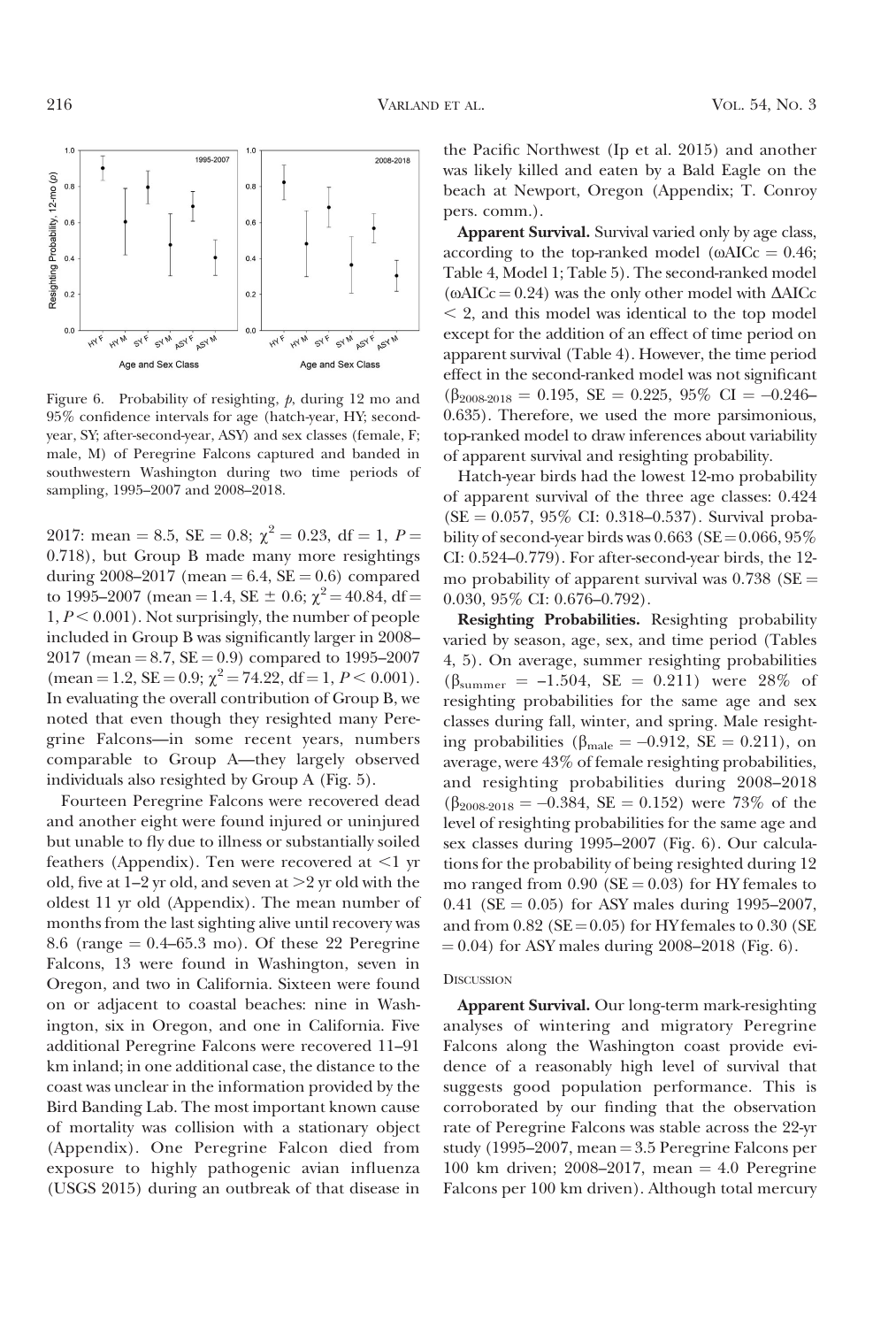levels in the feathers from Peregrine Falcons captured on our study area are among the highest reported for the species (Barnes et al. 2018), we believe these contaminant levels did not affect survival, although we did not address this directly. Nonetheless, we suggest ongoing assessment of mercury levels is warranted, and could be coupled with future assessments of survival, given the potential significance of this contaminant.

Our long-term data supported the estimation of survival for three age classes, in contrast to the earlier analysis presented by Varland et al. (2008a), which reported an annual apparent survival rate of  $0.597$  (SE = 0.054) with no age class differences. We found that survival increased from 0.424 for HY birds  $(\leq 1$  yr old) to 0.738 for AHY birds ( $\geq 2$  yr old). Lower survival rates for younger age classes are well documented for raptors (Newton et al. 2016). Our annual apparent survival estimates for adult Peregrine Falcons are comparable to estimates reported for Peregrine Falcons in other parts of their range and for other raptor species (Newton et al. 2016; e.g., Dykstra et al. 2019). Age-specific estimates of apparent survival are useful for population modeling and in conservation plans (Wootton and Bell 1992). In research spanning 7.5 yr, Varland et al. (2008a) reported a pooled, apparent survival estimate for all age classes of 0.597. Our current analyses benefited from additional birds banded during the 22-yr study, as well as additional resightings and recoveries (falcons found dead). One-third of the Peregrine Falcons recovered dead or incapacitated in our study were  $\geq$  2 yr old when recovered; the oldest was 11 yr old. Each resighting or recovery provides evidence of survival for a period of time since banding or the last resighting, which reduces the uncertainty in C-J-S type models related to emigration vs. mortality of marked individuals, and improves our ability to estimate survival.

Bald Eagles have made a strong recovery in the region (Kalasz and Buchanan 2016) and sometimes congregate in substantial numbers in certain seasons or favored habitats (Elliott et al. 2011). Based on this and the documented interactions between Bald Eagles and Peregrine Falcons that influence the behavior of the latter species (Dekker et al. 2012, Dekker and Drever 2015), we anticipated that the observed increase in abundance of eagles could alter the behavior of Peregrine Falcons. One of the Peregrine Falcons we banded was likely killed by a Bald Eagle on the Oregon coast in 2009, and in 2006 a Bald Eagle killed a Peregrine Falcon on the Grayland study area beach; the Peregrine Falcon was captured in flight but the observers were unable to ascertain whether it was banded (R./P. Sullivan unpubl. data; http://wos.org/tweeters-archive/).

Examples of analogous dynamics between other raptors in different communities have been documented (Sergio et al. 2003, 2007, Cresswell 2008, Mueller et al. 2016). If eagle presence caused some marked Peregrine Falcons to hunt elsewhere, their probability of detection would be reduced, and if widespread and persistent across the local population, estimates of survival would underestimate actual survival. Our data indicated a clear increase in the abundance of Bald Eagles since 2008. Nonetheless, that increase did not negatively influence resighting or survival estimates of Peregrine Falcons. We saw only two interactions between Bald Eagles and Peregrine Falcons involving possession of food items (Varland et al. 2018). This low level of direct interaction was likely due to the unique abundance of avian, fish, and mammal carrion on our study area available to and used by both species (Varland et al. 2018, D. Varland unpubl. data, see Watson et al. 1991). Given this abundance of food resources, we think that kleptoparasitism may not be energetically necessary or particularly profitable for Bald Eagles, which allows these two species to coexist at current densities without causing significant avoidance of the beaches by Peregrine Falcons.

Resighting Contributions by Others. Resightings by individuals not associated with our project (i.e., Group B) increased during the 2008–2018 period. However, estimates of resighting probability declined during that period. Group B individuals resighted nine Peregrine Falcons that our team (Group A) never resighted, which had the potential to increase resighting probability to some degree. The number of surveys during the latter period of our project was 22% lower than in the first period, which was most likely responsible for the declines in our estimates of resighting probability.

We attribute the increased contribution of Group B to our resighting data in the second period to the emergence of digital camera use in wildlife photography and increased public awareness of our project over those years. Coincidently, Dykstra and colleagues (2019) reported similar findings in a longterm (1996–2018) study of color-banded Red-shouldered Hawks (Buteo lineatus) in Ohio covering the same years as our research. They also incorporated resightings by others into their study and, as we found, showed a marked increase in these resight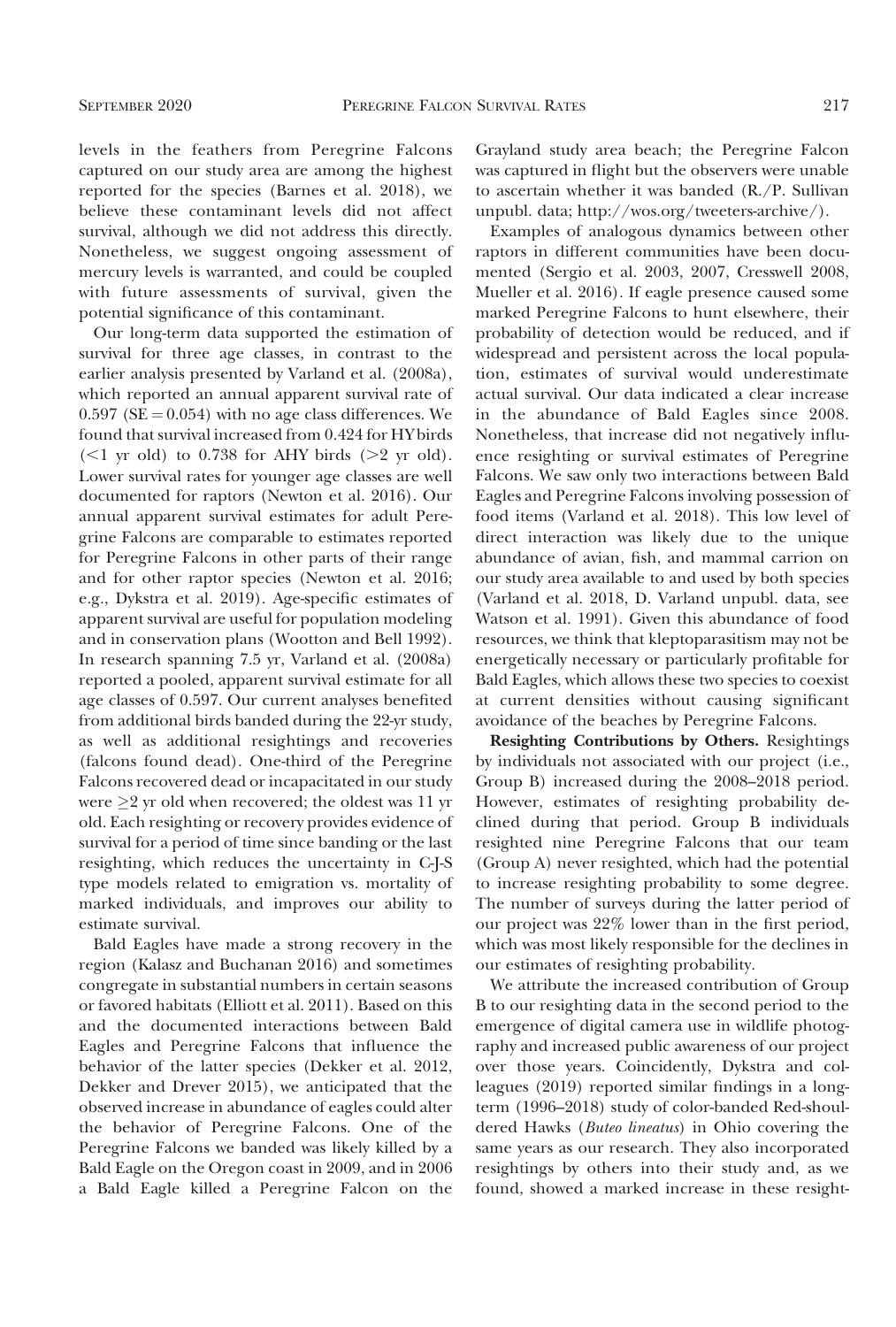ings beginning in 2007. Dykstra and colleagues (2019) also attributed the increase to the onset of digital camera use. In contrast to our results and more in line with expectations, Red-shouldered Hawk encounter probability was greater in 2007– 2018 compared with 1996–2006.

We had hypothesized that the abundance of reports from others (Group B) during the second period had the potential to result in more resighting data that might confirm survival of marked Peregrine Falcons beyond what we (Group A) established. Such trends could have positively influenced estimates of apparent survival probability in the same manner that our longer-term data set allowed for more opportunities to confirm living members of the marked sample of Peregrine Falcons. However, the lack of difference in apparent survival between periods suggests that the Group B observers' efforts during 2008–2018 did not influence our estimates of apparent survival. Group B observers did provide 17 reports of birds at later dates than those reported by Group A observers for the same individuals, but the difference in timing was not substantial enough to influence apparent survival estimates relative to the size of our overall sample of marked birds. Dykstra and colleagues (2019) also found no difference in apparent survival rate for 1996–2006 vs. 2007–2018 despite an increase in encounter rates during the second half of their study.

Reports from Group B did not appear to have a significant impact on our demographic estimates, but it is possible that supplementary observation could modify such analyses. Where the appropriate data collection structure has been created and target species are relatively easily resighted, the accumulated observations of other parties may substantially augment resighting rates and estimates of survival. Consequently, monitoring programs that can develop methods to incorporate information from ''outsiders'' into their data could assess the value to meeting project objectives from additional observations made by the public. The advent of digital photography and a dedicated group of individuals with interest in Peregrine Falcons led to the abundance of sightings from these individuals and their contributions were often matched by our Group A observations during 3-mo time periods in our analysis. Multiple sightings of the same individuals during the time periods were not useful for the current analysis, given the manner in which we summarized our data. However, Group B observations might have been very useful had we intended

to track movements of individual birds on the beach study sites or had we summarized our data by shorter time periods (i.e., monthly rather than quarterly by season).

The differences we found in apparent survival by age class are due in part to differences in emigration patterns. To gain a deeper understanding of the effect of emigration on survival estimates, we recommend that future research on our study area—and in other study areas with similar migration patterns and use by Peregrine Falcons—focus on monitoring the year-round movements of Peregrine Falcons using telemetry tracking. This would provide a more complete understanding of actual survival and the degree to which survival estimates are influenced by permanent emigration. Such results would be potentially valuable to state and federal agencies, especially given the lack of monitoring programs.

### **ACKNOWLEDGMENTS**

We thank the Washington State Parks and Recreation Commission for providing vehicle access to the coastal beaches. This research was self-funded, funded by the nonprofit Coastal Raptors, and by Rayonier, Inc. We thank those who helped in the field over the years, including Mary Kay Kenney, Dianna Moore, Suzanne Tomlinson, Dave Murnen, Dan Miller, Sandra Miller, Dale Larson, Tom Rowley, and many others. Thanks also to Virginia Molenaar, who expertly maintained and analyzed project data with Microsoft Access. We thank Brian Wheeler, Bill Clark, and Clayton White for examining photos to identify Peregrine Falcons to subspecies by plumage. Tim Lyons provided critical assistance with code for survival analyses. We banded Peregrine Falcons under federal banding permit numbers 21417 (DEV) and 21047 (TLF). We obtained scientific collection permits each year from the Washington Department of Fish and Wildlife and the permit numbers changed each year. LAP was supported by Hatch Act funds through the University of Nebraska Agricultural Research Division, Lincoln, Nebraska. Mike McGrady, Ian Warkentin, and one anonymous referee reviewed the manuscript and provided helpful input.

#### LITERATURE CITED

- Ackerman, J. T., C. A. Eagles-Smith, M. P. Herzog, C. A. Hartman, S. H. Peterson, D. C. Evers, A. K. Jackson, J. E. Elliott, S. S. Vander Pol, and C. E. Bryan (2016). Avian mercury exposure and toxicological risk across western North America: a synthesis. Science of the Total Environment 568:749–769.
- Arnold, T. W. (2010). Uninformative parameters and model selection using Akaike's Information Criterion. Journal of Wildlife Management 74:1175–1178.
- Barker, R. J. (1997). Joint modeling of live-recapture, tagresight, and tag-recovery data. Biometrics 53:666–677.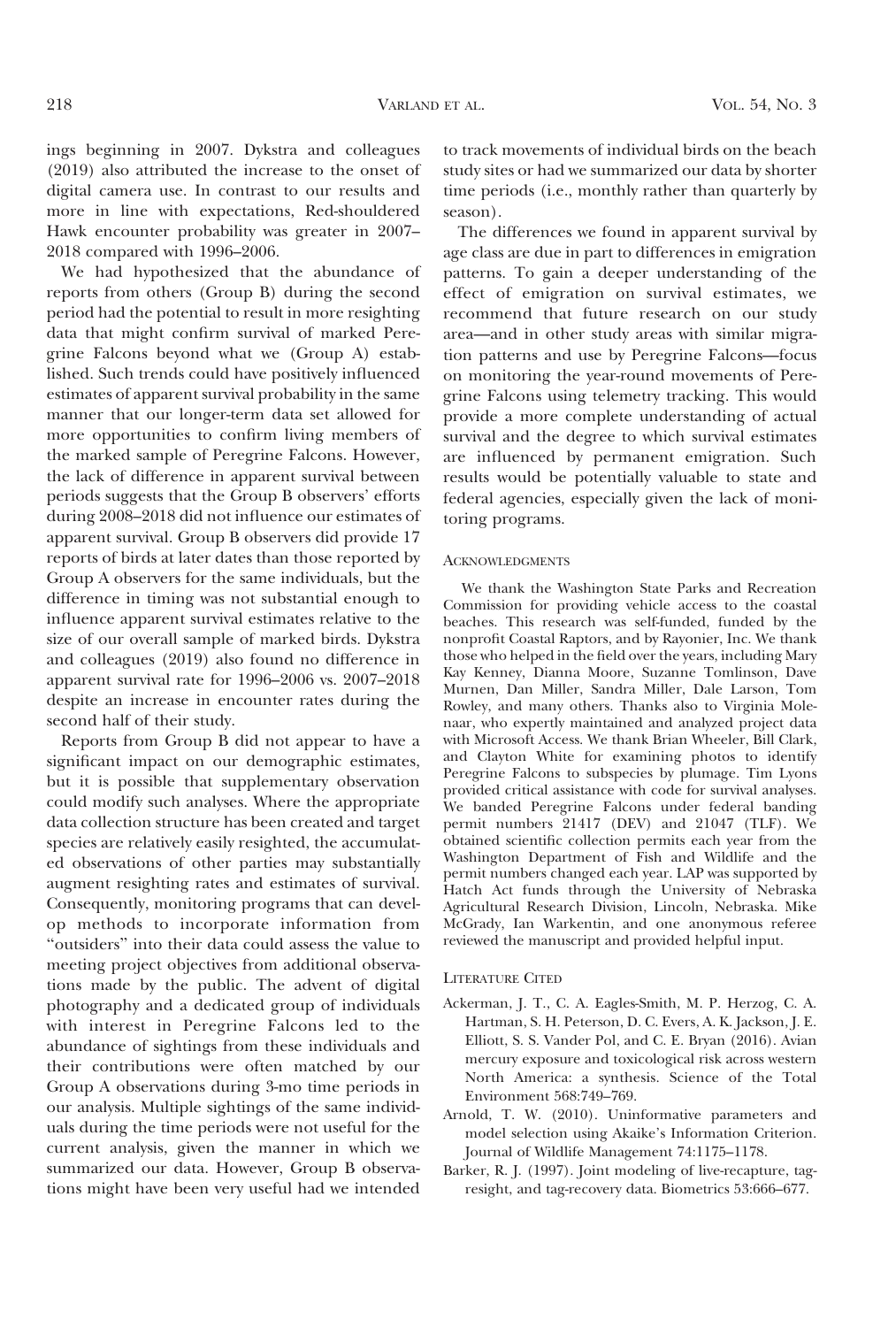- Barnes, J. G., D. E. Varland, T. L. Fleming, J. B. Buchanan, and S. L. Gerstenberger (2018). Mercury contamination in Peregrine Falcons (Falco peregrinus) in coastal Washington, 2001–2016. Wilson Journal of Ornithology 130:958–968.
- Beyer, W. N., and J. P. Meador (Editors) (2011). Environmental Contaminants in Biota: Interpreting Tissue Concentrations. Second Ed. CRC Press, New York, NY, USA.
- Bildstein, K. L. (1998). Long-term counts of migrating raptors: a role for volunteers in wildlife research. Journal of Wildlife Management 62:435–445.
- Buchanan, J. B., D. H. Johnson, E. L. Greda, G. A. Green, T. R. Wahl, and S. J. Jeffries (2001). Wildlife of coastal and marine habitats. In Wildlife Habitat Relationships in Oregon and Washington (D. H. Johnson and T. A. O'Neil, Editors). Oregon State University Press, Corvallis, OR, USA. pp. 389–422.
- Burnham, K.P., and D. R. Anderson (2002). Model Selection and Inference: A Practical Information-Theoretic Approach. Second Ed. Springer-Verlag, New York, NY, USA.
- Butcher, G. S., and C. E. McCulloch (1990). Influence of observer effort on the number of individual birds recorded on Christmas Bird Counts. In Survey Designs and Statistical Methods for the Estimation of Avian Population Trends (J. R. Sauer and S. Droege, Editors). USDA Fish and Wildlife Service, Biological Report No. 90, Washington, DC, USA. pp. 120–129.
- Cade, T. J., and W. Burnham (Editors) (2003). Return of the Peregrine: A North American Saga of Tenacity and Teamwork. The Peregrine Fund, Boise, ID, USA.
- Cade, T. J., J. H. Enderson, C. G. Thelander, and C. M. White (Editors) (1988). Peregrine Falcon Populations: Their Management and Recovery. The Peregrine Fund, Boise, ID, USA.
- Cooch, E. G., and G. C. White (2006). Program MARK: A Gentle Introduction, 19<sup>th</sup> Ed. Colorado State University, Ft. Collins, CO, USA. http://www.phidot.org/ software/mark/docs/book/.
- Cresswell, W. (2008). Non-lethal effects of predation in birds. Ibis 150:3–17.
- Dekker, D., and M. C. Drever (2015). Kleptoparasitism by Bald Eagles (Haliaeetus leucocephalus) as a factor in reducing Peregrine Falcon (Falco peregrinus) predation on Dunlin (Calidris alpina) wintering in British Columbia. Canadian Field-Naturalist 129:159–164.
- Dekker, D., M. Out, M. Tabak, and R. Ydenberg (2012). The effect of kleptoparasitic Bald Eagles and Gyrfalcons on the kill rate of Peregrine Falcons hunting Dunlins wintering in British Columbia. The Condor 114:290– 294.
- Dinsmore, S. J., and D. H. Johnson (2005). Population analysis in wildlife biology. In Research and Management Techniques for Wildlife and Habitats (C. E. Braun, Editor). Sixth Ed. The Wildlife Society, Bethesda, MD, USA. pp. 154–183.
- Dykstra, C. R., J. L. Hays, M. M. Simon, A. R. Wegman, K. A. Williams, and L. R. Dykstra (2019). Dispersal and survival of Red-shouldered Hawks banded in suburban southern Ohio, 1996–2018. Journal of Raptor Research 53:276–292.
- Elliott, K. H., J. E. Elliott, L. K. Wilson, I. Jones, and K. Stenerson (2011). Density-dependence in the survival and reproduction of Bald Eagles: linkages to Chum Salmon. Journal of Wildlife Management 75:1688– 1699.
- Finkelstein, M. E., D. E. Doak, D. George, J. Brandt, M. Church, J. Grantham, and D. R. Smith (2012). Lead poisoning and the deceptive recovery of the critically endangered California Condor. Proceedings of the National Academy of Sciences 109:11449–11454.
- Friend, M., R. G. McLean, and F. J Dein (2001). Disease emergence in birds: challenges for the twenty-first century. The Auk 118:290–303.
- Herring, G., C. A. Eagles-Smith, and D. E. Varland (2018). Mercury and lead exposure in avian scavengers from the Pacific Northwest suggest risks to California Condors: implications for reintroduction and recovery. Environmental Pollution 243:610–619.
- Ip, H. S., M. K. Torchchetti, R. Crespo, P. Kohrs, P. DeBruyn, K. G. Mansfield, T. Baszler, L. Badcoe, B. Bodenstein, V. Shearn-Bochsler, M. L. Killan, et al. (2015). Novel Eurasian highly pathogenic avian influenza A H5 viruses in wild birds, Washington, USA, 2014. Emerging Infectious Diseases 21:886–890.
- Kalasz, K. S., and J. B. Buchanan (2016). Periodic Status Review for the Bald Eagle. Washington Department of Fish and Wildlife, Olympia, WA, USA.
- Kiff, L. F. (1988). Changes in the status of the peregrine in North America: an overview. In Peregrine Falcon Populations: Their Management and Recovery (T. J. Cade, J. H. Enderson, C. G. Thelander, and C. M. White, Editors). The Peregrine Fund, Boise, ID, USA. pp. 123–139.
- Laake, J. L. (2013). RMark: An R Interface for Analysis of Capture-recapture Data with MARK. AFSC Processed Report 2013-01, Alaska Fisheries Science Center, NOAA, National Marine Fisheries Service, Seattle WA, USA.
- Lee D., M. K. Torchetti, K. Winker, H. S. Ip, C. Song, and D. E. Swayne (2015). Intercontinental spread of Asianorigin H5N8 to North America through Beringia by migratory birds. Journal of Virology 89:6521–6524.
- Lima, S. L. (1998). Nonlethal effects in the ecology of predator–prey interactions. BioScience 48:25–34.
- Mueller, A.-K., N. Chakarov, H. Heseker, and O. Krüger (2016). Intraguild predation leads to cascading effects on habitat choice, behavior and reproductive performance. Journal of Animal Ecology 85:774–784.
- Newton, I., M. J. McGrady, and M. K. Oli (2016). A review of survival estimates for raptors and owls. Ibis 158:227–248.
- Peterson, A. T., and R. A. J. Williams (2008). Risk mapping of highly pathogenic avian influenza distribution and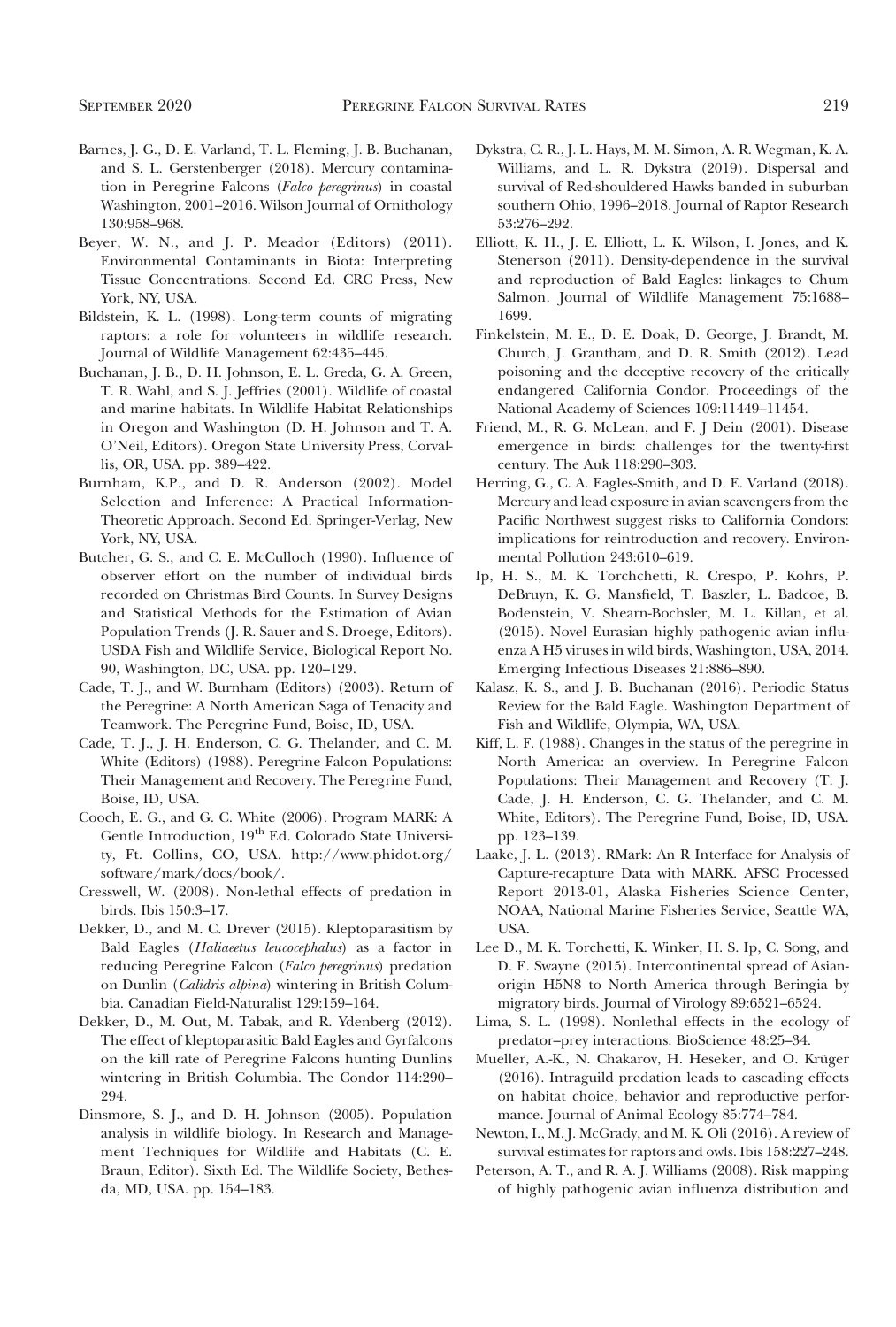spread. Ecology and Society 13(2):15. http://www. ecologyandsociety.org/vol13/iss2/art15/.

- Pollock, K. H., J. D. Nichols, C. Brownie, and J. E. Hines (1990). Statistical inference for capture-recapture experiments. Wildlife Monographs 107:1–97.
- Powell, L. A. (2007). Approximating variance of demographic parameters using the delta method: a reference for avian biologists. The Condor 109:949–954.
- Powell, L. A., and G. A. Gale (2015). Estimation of Parameters for Animal Populations: A Primer for the Rest of Us. Caught Napping Publications, Lincoln, NE, USA.
- Ratcliffe, D. (1993). The Peregrine Falcon. Second Ed. T. and A.D. Poyser, London, UK.
- Sergio, F., and F. Hiraldo (2008). Intraguild predation in raptor assemblages: a review. Ibis 150(Supplement 1):132–145.
- Sergio, F., L. Marchesi, and P. Pedrini (2003). Spatial refugia and the coexistence of a diurnal raptor with its intraguild owl predator. Journal of Animal Ecology 72:232–245.
- Sergio, F., L. Marchesi, P. Pedrini, and V. Penteriani (2007). Coexistence of a generalist owl with its intraguild predator: distance-sensitive or habitat-mediated avoidance? Animal Behaviour 74:1607–1616.
- Trenberth, K. E. (1983). What are the seasons? Bulletin of the American Meteorological Society 64:1276–1282.
- US Fish and Wildlife Service (1999). Endangered and threatened wildlife and plants; final rule to remove the American Peregrine Falcon from the federal list of endangered and threatened wildlife, and to remove the similarity of appearance provision for free-flying peregrines in the coterminous United States. Federal Register 64:46542–46558.
- US Fish and Wildlife Service (2003). Monitoring Plan for the American Peregrine Falcon, a Species Recovered Under the Endangered Species Act. USDA Fish and Wildlife Service, Divisions of Endangered Species and Migratory Birds and State Programs, Pacific Region, Portland, OR, USA.
- US Geological Survey (2015). Diagnostic Services Case Report 26106. National Wildlife Health Center, Madison, WI, USA.
- Varland, D. E. (2015). A capture to remember: monitoring the health of avian scavengers on the Pacific Coast. Journal of Avian Medicine and Surgery 29:250–256.
- Varland, D. E., J. B. Buchanan, T. L. Fleming, M. K. Kenney, and T. Loughin (2012). Peregrine Falcons on coastal beaches of Washington: fifteen years of banding and surveys. Journal of Raptor Research 46:57–74.
- Varland, D. E., J. B. Buchanan, T. L. Fleming, M. K. Kenney, and C. Vanier (2018). Scavenging as a food-acquisition strategy by Peregrine Falcons. Journal of Raptor Research 52:291–308.
- Varland, D. E., T. L. Fleming, and J. B. Buchanan (2008b). Tundra Peregrine Falcon (Falco peregrinus tundrius) occurrence in Washington. Washington Birds 10:48–57.
- Varland, D. E., L. A. Powell, M. K. Kenney, and T. L. Fleming (2008a). Peregrine Falcon survival and resighting frequencies on the Washington coast, 1995–2003. Journal of Raptor Research 42:161–171.
- Watson, J. W., M. G. Garrett, and R. G. Anthony (1991). Foraging ecology of Bald Eagles in the Columbia River Estuary. Journal of Wildlife Management 55:492–499.
- White, G. C., and K. P. Burnham (1999). Program MARK: survival estimation from populations of marked animals. Bird Study 46:S120–S139.
- Williams, B. K., J. D. Nichols, and M. J. Conroy (2002). Analysis and Management of Animal Populations. Academic Press, San Diego, CA, USA.
- Wootton, J. T., and D. A. Bell (1992). A metapopulation model of the Peregrine Falcon in California: viability and management strategies. Ecological Applications 2:307–321.

Received 17 October 2019; accepted 22 January 2020 Associate Editor: Ian G. Warkentin